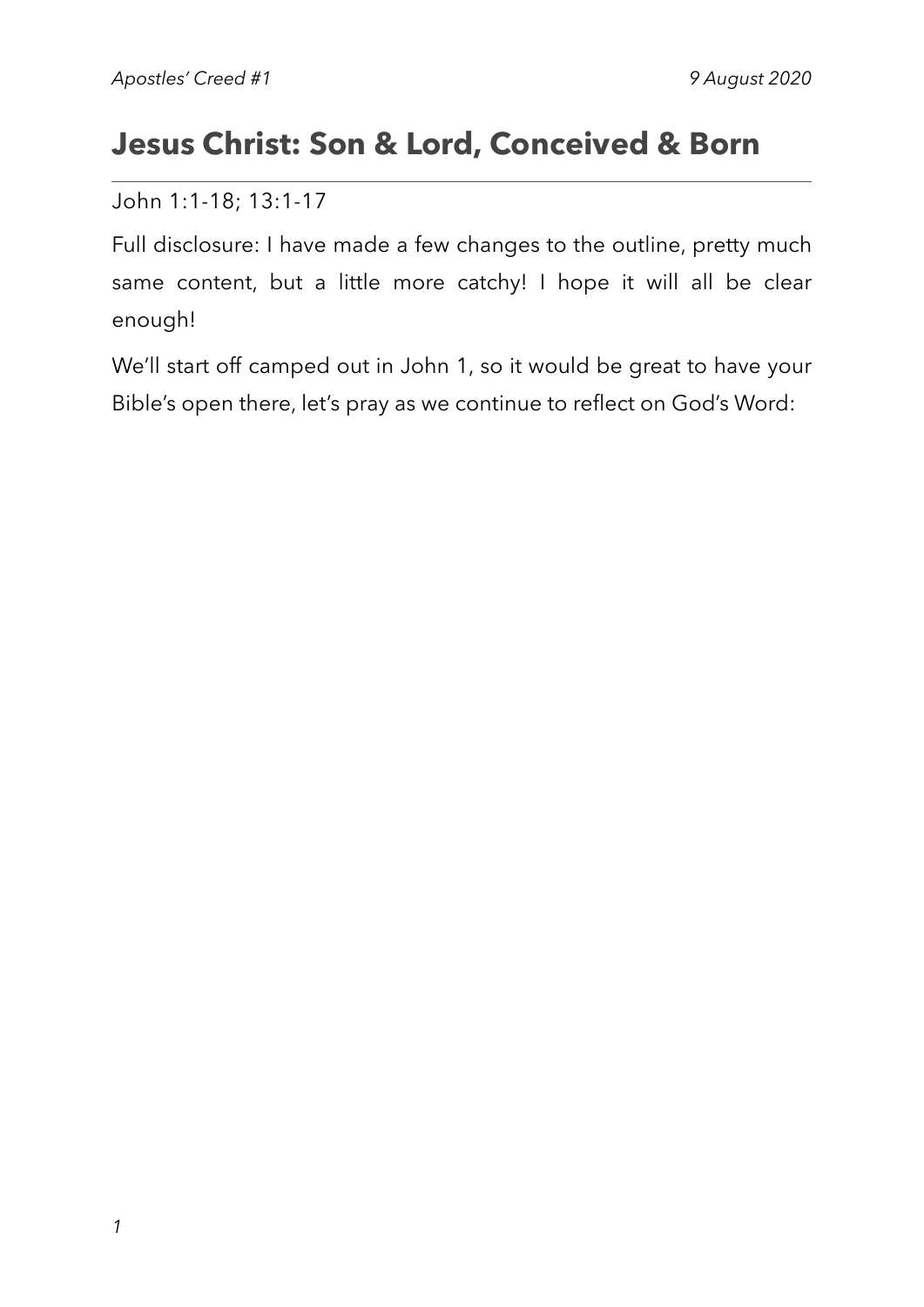### **Drama: The Eucatastrophe**

Earlier this year, I read through the Lord of the Rings trilogy for the first time. I absolutely loved it. I'm not normally in for fantasy, but I was totally engrossed in Tolkien's epic tale of Frodo and the Ring.

And just recently, I discovered that JRR Tolkien once wrote an essay called "On Fairy Stories", where he explains his own understanding of writing fantasy. And in this essay, he says that the defining feature of the fairy story is the *happy ending*. And he coined a term to describe this hope of resolution. He called it the *Eucatastrophe*.

A catastrophe, of course, is a sudden moment of disaster. The *eucatastrophe*, Tolkien says, is the "sudden joyous turn", that moment in the story when the creeping hand of darkness is turned back and the first glimmer of light is seen. It's the dawning of the new day in Gondor as Sauron's dark army approaches; it's Sam carrying Frodo up the rocky slope of Mordor; as Tolkien says, it is that moment in the story, "however wild its events, however fantastic or terrible the adventures, [that] can give to child or man that hears it, when the 'turn' comes, a catch of the breath, a beat and lifting of the heart, near to (or indeed accompanied by) tears."

Now, JRR Tolkien was a Christian. And in the epilogue to his essay, he says that these stories resonate with us, because they reflect THE *True* Story of God and the world. The little stories we tell, reflect the Grand Drama that is revealed to us in the Bible. And in this drama, Tolkien tells his readers, "The Birth of Christ is the eucatastrophe of Man's history."

The Christmas story is the sudden joyous turn, as God — out of his great love for the World — sends his One and Only Son.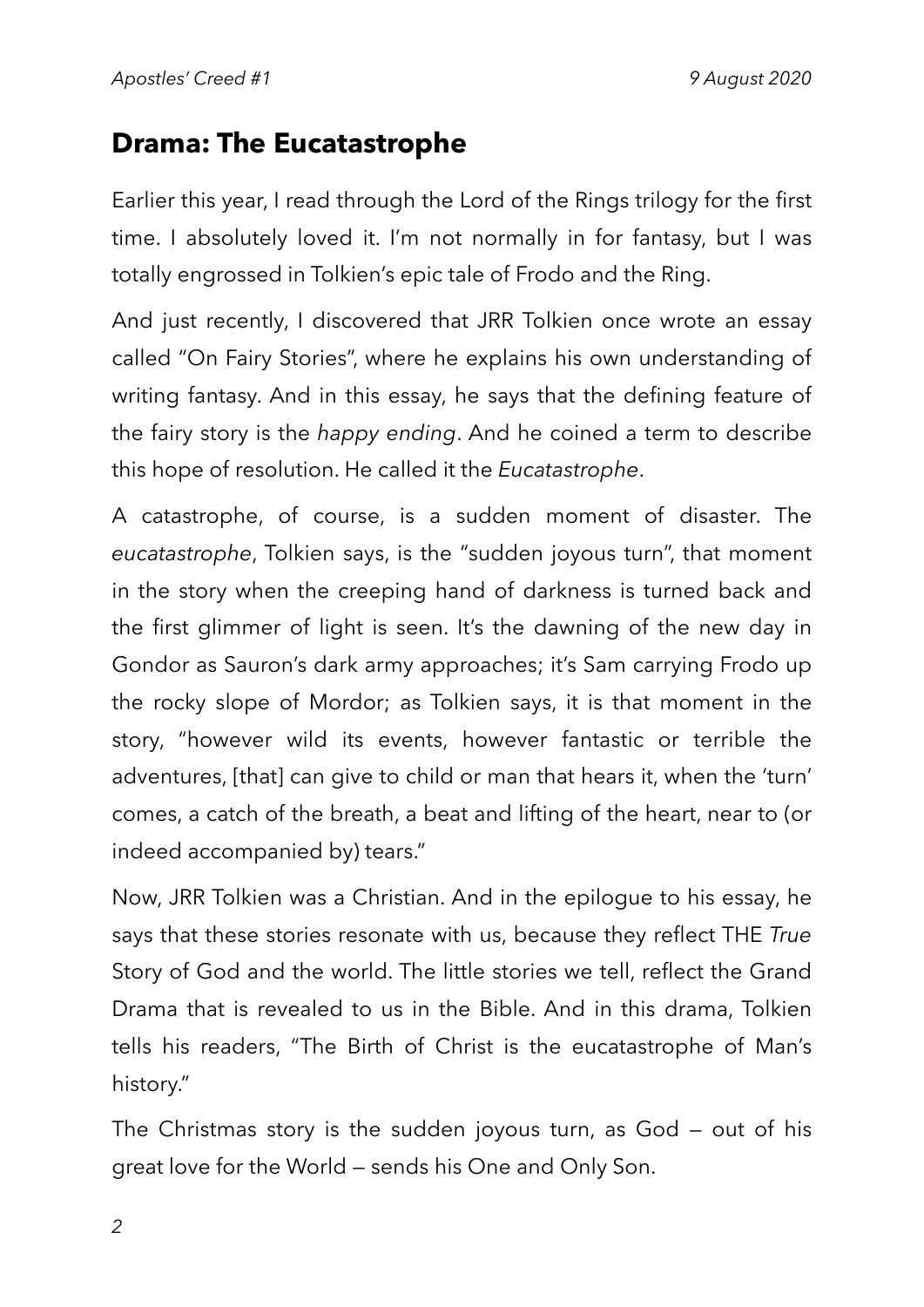For what we see in the story of Scripture is that God's good creation was thrust down into darkness, death, and disconnection by humanity's rejection of the Good Creator.

Since the Fall, the creeping hand of sin worked out through the world and deep into the human heart. You pick up the Bible and so much of it is totally catastrophic! The Old Testament is a brutally honest account of sorrow and failure, as time and again people and nations set themselves stubbornly against God.

And yet, time and again, human faith*less*ness is met with divine faith*ful*ness. God dœs not abandon his creation, or his chosen people, he relentlessly pursues them. Even his just judgement of sin is always accompanied by promises of future salvation.

So he promises to Eve, a child who will come to crush the head of the wicked and deceiving serpent.

He promises to Abraham that his offspring will bring blessing to the whole world.

He promises to David a Son who will rule the world with righteousness and peace.

He promises a Servant who will suffer for the sins of the people.

He promises new hearts, a new covenant, new creation.

And yet, at times it seems like the creeping hand of sin entirely engulfs any glimmer of hope. The Old Testament ends in darkness and silence.

But then, the new Day dawns, a child is born. The gospels of Matthew & Luke recount the story of the birth of Jesus, of course you know how it gœs.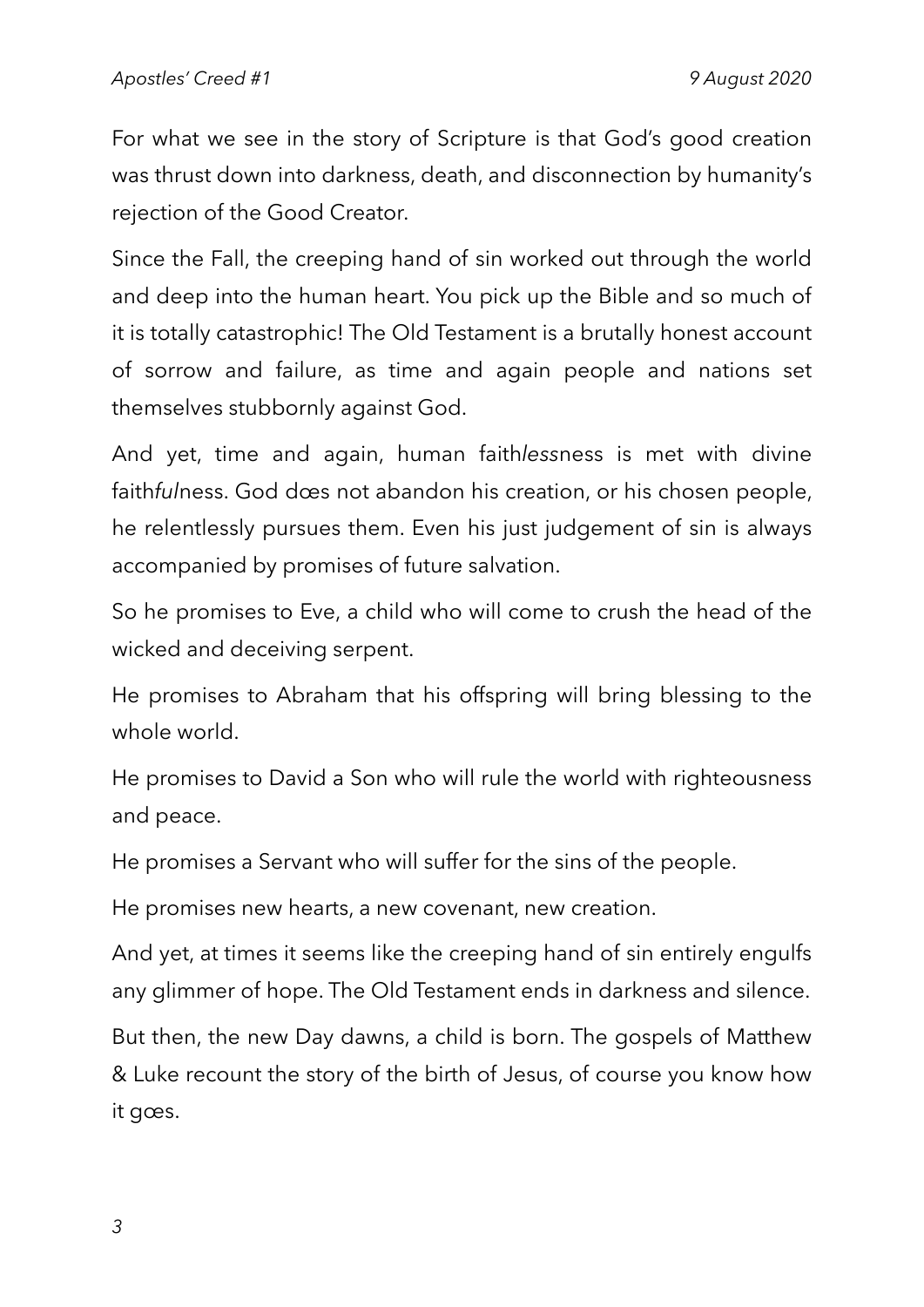Through the announcements of angels, the excited wonder of shepherds, the reverent honour of foreign kings, and the quiet pondering of a young mother, we come to know something of *who* it is who has stepped onto the stage of human history.

The Christmas stories weave together names, and titles, and concepts all drawn from the Old Testament. Christmas is the gospel, literally in embryo, as every promise of God concentrates upon this little boy growing in Mary's womb[.1](#page-3-0)

<span id="page-3-1"></span>He is the second Adam, the true seed of Abraham, the royal son of David, the consolation of Isræl and the hope of all the World. He is the *Eucatastrophe*. The sudden joyous turn, as Jesus Christ, God's Only Son, the Lord of the Universe, is conceived of the holy Spirit, born of the virgin Mary.

<span id="page-3-0"></span><sup>&</sup>lt;sup>[1](#page-3-1)</sup> This quote and thought is from *Jesus Becoming Jesus*, by Thomas Weinandy.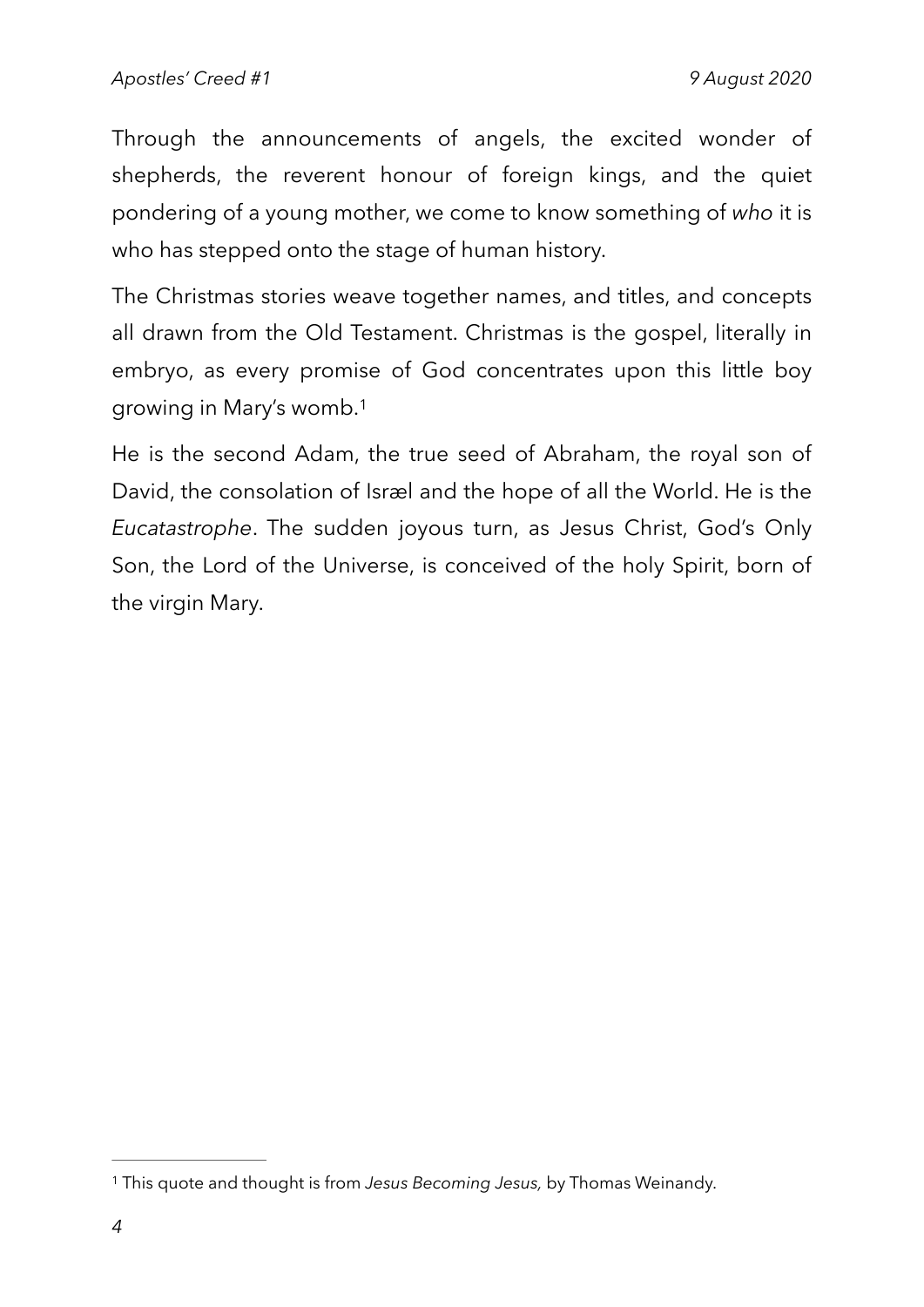## **Doctrine: The Incarnation**

This is the drama. And the doctrine at the heart of the Christmas story is what Christians have called *the incarnation*. It is the conviction that the little baby who was born in Bethlehem was Truly God (conceived of the Holy Spirit), and Truly Man (born of the virgin Mary). It is a deep mystery to be sure, but it is the clear testimony of Scripture and the confident confession of the Church.

And if Matthew and Luke's gospel tell us the story of the incarnation, John begins his gospel with a *theology* of the incarnation. He states it simply and profoundly in John 1:14 — the Word became flesh and dwelt among us. One writer paraphrases, God took on flesh and blood, and moved into the neighbourhood. I love that. God comes close in the incarnation of the Lord Jesus.

And so what dœs this glorious truth mean? Well, with John 1 as our starting point, let's consider three things:

The incarnation brings

- 1. Light
- 2. Life
- 3. Love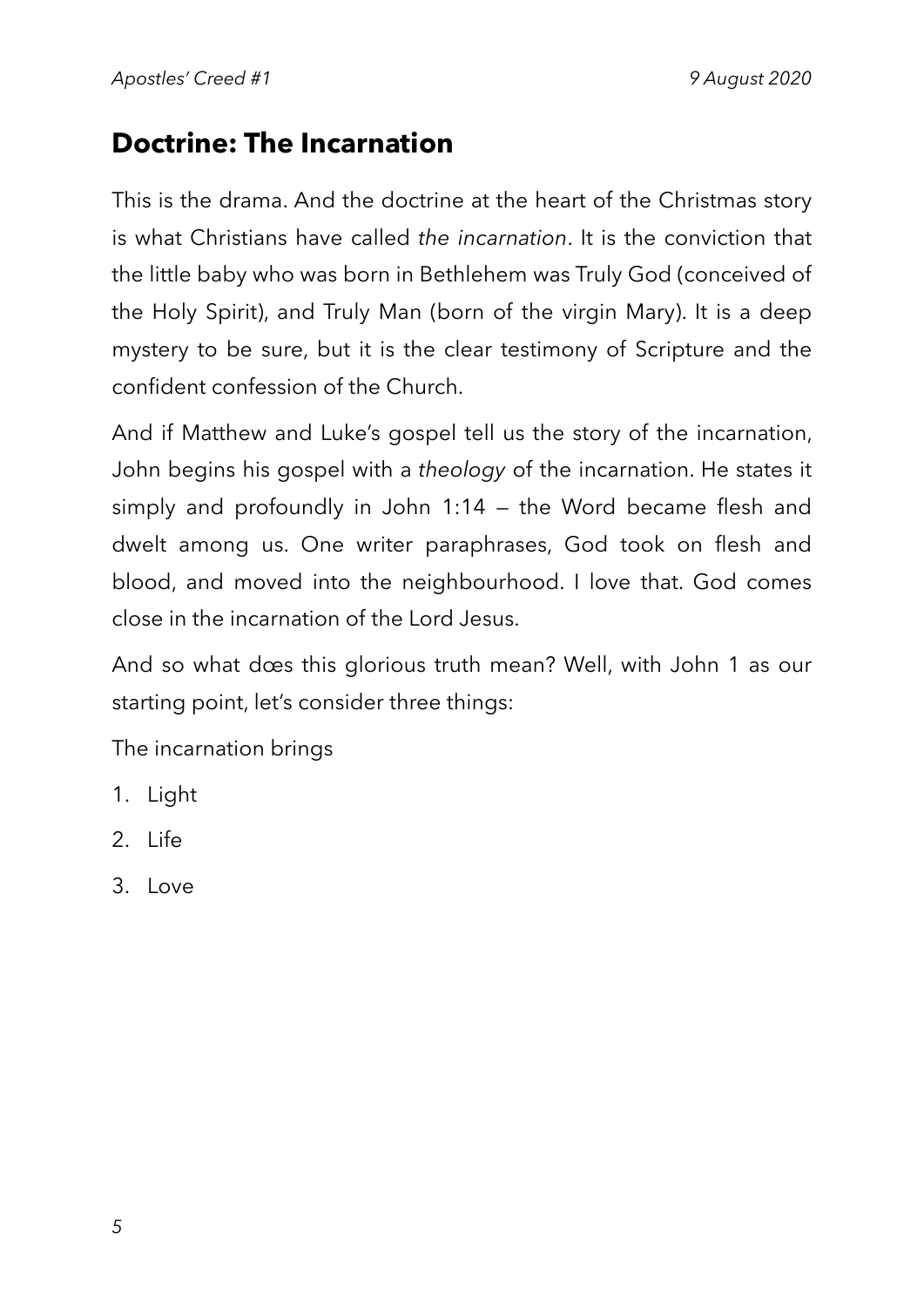### *Light*

So first, to those in darkness, Jesus brings *light.* The Bible uses the image of darkness to describe the plight of sinful humanity in several different ways, I think. But the basic point, is that because of our sin we are in the dark about who God is.

It's tempting to think that everyone basically understands the concept of God. He's the big guy in the sky. The ultimate power, the ruling principle of the universe, that kind of thing.

But as we have considered over the last two weeks, God is not an abstract concept — he is a personal being, Father, Son and Holy Spirit. He is not simply an idea to assent to, he is to be related to, known and loved. That is what it means to say I Believe *in* this God.

And left to our own devices, this sort of intimate knowledge is beyond us. John says at the conclusion of the prologue to his gospel: "No one has ever seen God…" We are in the dark, we cannot see God, nor can we know him.

But we are not left to our own devices! In the incarnation, Jesus shines the light of God into the darkness so that we might really *see* God, and that we might truly *know* him. No one has ever seen God, *but the one and only Son, who is himself God and is in closest relationship with the Father, has made him known.* 

To see Jesus clearly, is to see GOD. Jesus says later in John's gospel, "Anyone who has seen me has seen the Father." We are in the dark about God, but Jesus is the light.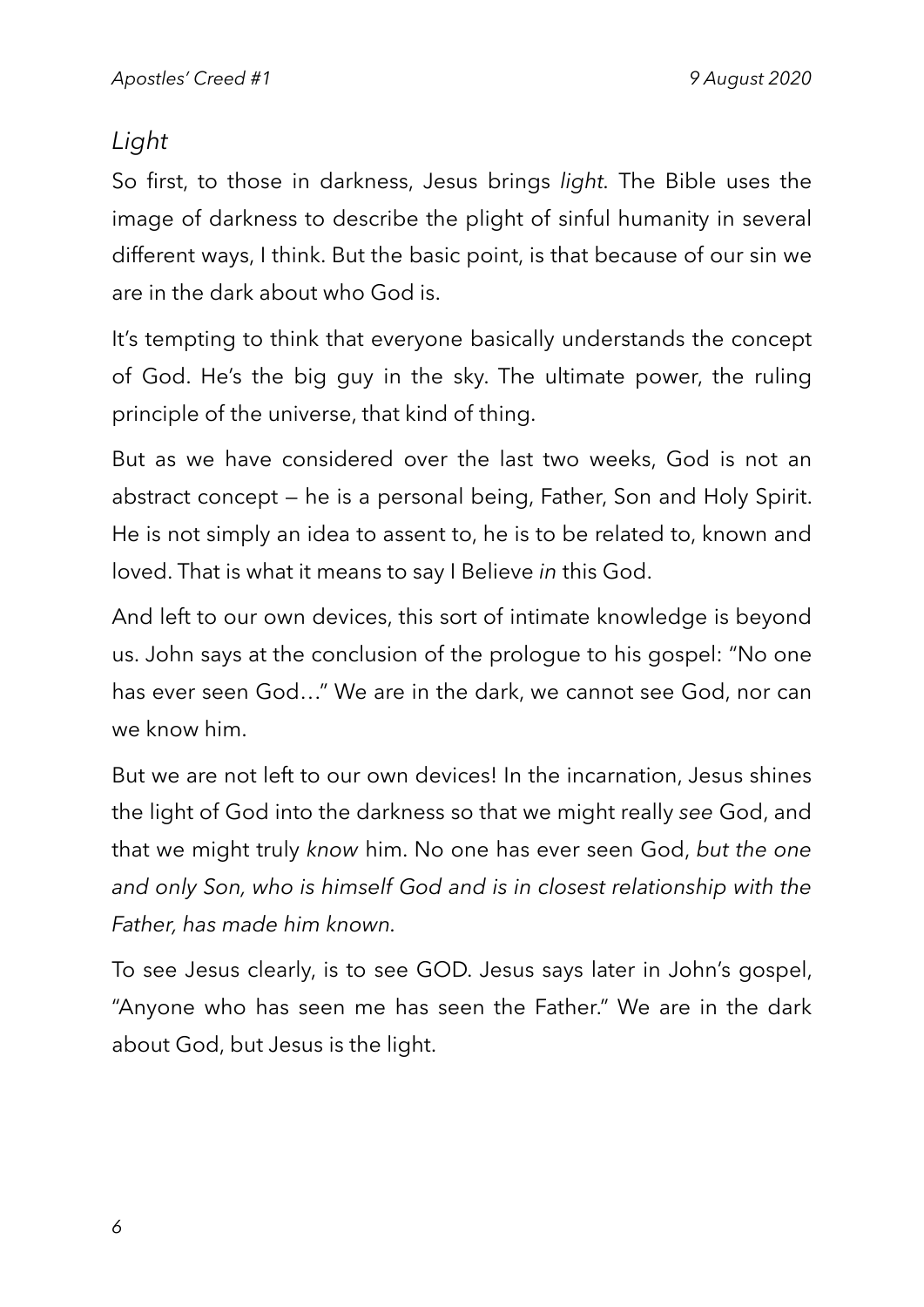#### *Life*

And that light, John tells us, is the *life* of all mankind. For not only are we in darkness, blind to true knowledge of God; we are also under death, we are cut off from the very life of God.

According to the Bible, this is *the* human predicament. Whatever other suffering we face in this world, whether pandemic or poverty, disease or disaster, these things remind us that all our lives are lived in the valley of the shadow of death. Death is the all-conquering enemy, cutting down great and small, rich and poor alike.

But as the Word of God and Son of the Father, Jesus shares in the very life of God — eternal and unconquerable life. And he takes on our human flesh, so that he might take on our great enemy, and deliver us from the power of death.

And so what he is by nature, he offers to us by his grace: to all who receive him, he gives the right to become *children of God —* we too can share in the very life of God — eternal and unconquerable life.

And so you see all throughout the life and ministry of Jesus, that he's like this little pocket of paradise, bringing life wherever he gœs, healing the sick, casting out demons, even raising the dead.

Jesus says to us, I am the *resurrection and the life*, the one who believes in me will LIVE!

We see in Jesus the life and the light of God. Jesus comes to save and to reveal. In the incarnation we see *the glory of the one and only Son, who came from the Father, full of grace and truth*.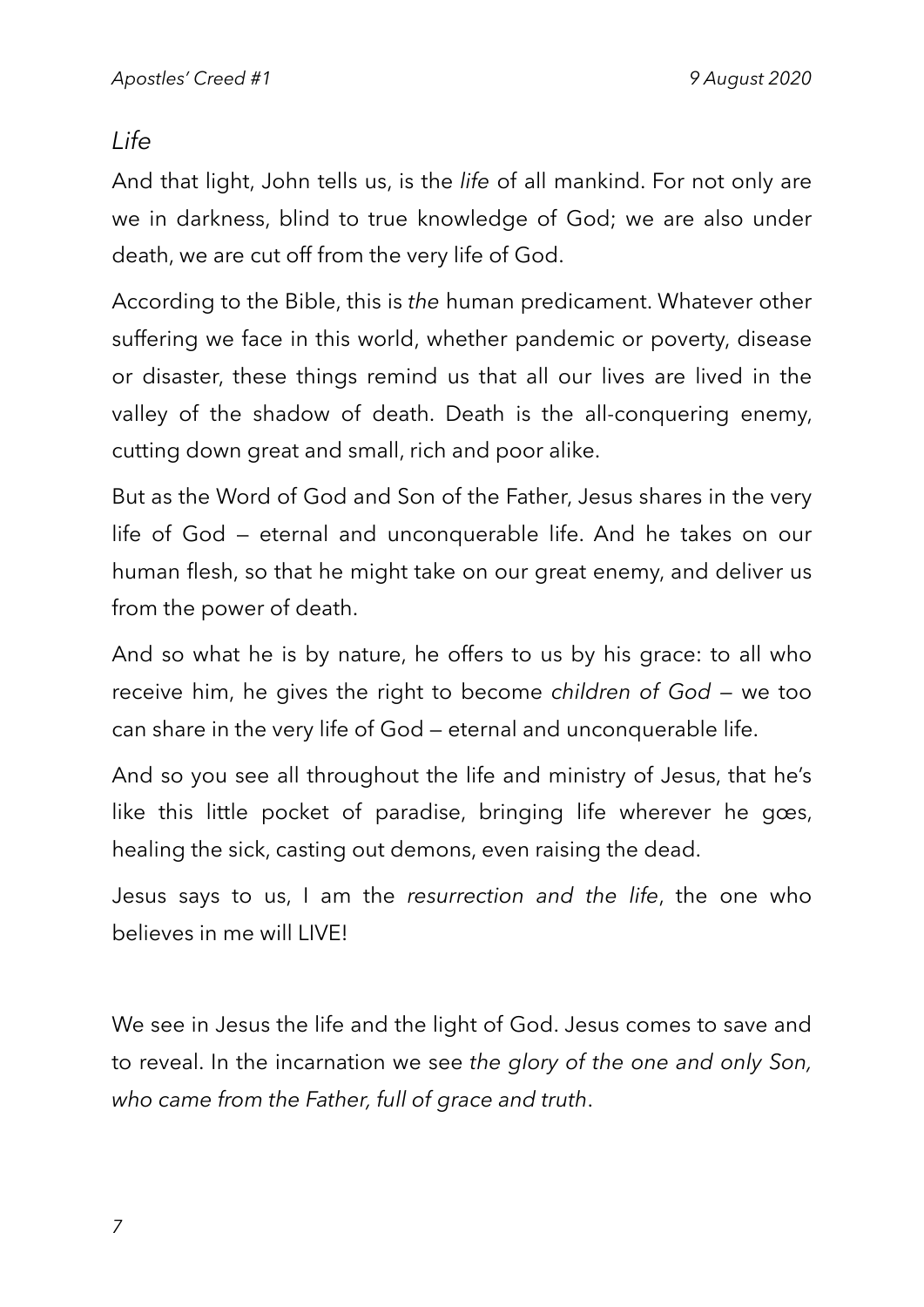#### *Love*

And all of this is an expression of God's great love. For this is the root of the problem. We are in darkness and death because we are *disconnected* from God. We have closed our eyes to his light, and so what else is there but darkness? We have rejected his life, and so where else can we go but death?

And on our own we could never overcome the disconnection with God caused by our sin. We couldn't pick ourselves up by our bootstraps and climb up out of the pit. Our only hope of rescue is for God himself to step down into our pit and to lift us up, and of course this is what he has done. For God so *loved* the world, he gave his One and Only Son.

We see this dramatically acted out in Jesus' service of his disciples in John 13. In John 1, we move from God to flesh; in the upper room we go from head to foot. In washing his disciples' feet, Jesus demonstrated the deep descent of God, *even to the feet of human beings*.

Did you notice: Jesus got up from the table. He took off his robe, wrapped himself in a servant's towel, and stooped to serve his friends. That's the incarnation right there. Jesus, in very nature God, got up from his throne, took off the robe of his glory, put on our frail human flesh, and he stooped down to serve us and save us.

John calls it love. John 13:1, *Having loved his own who were in the world, he loved them to the end*.

In the incarnation, Jesus says:

to those in darkness, *do you want my light?*

to those in death, *do you want my life?*

And he says to those in disconnection, *do you want my love?*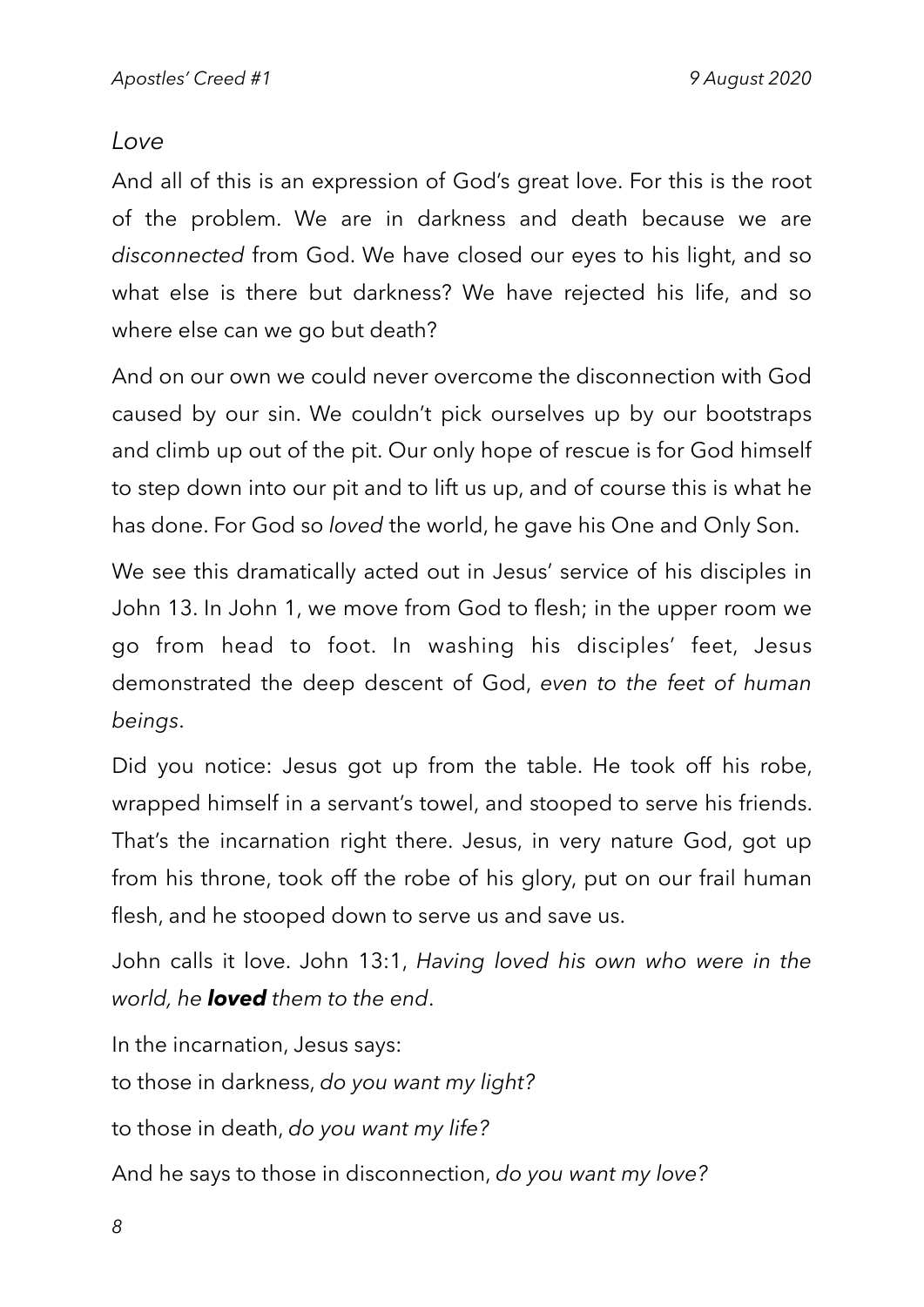## **Discipleship: Beloved, love.**

And so how do we respond to the love of Jesus, the Word become flesh? How dœs this doctrine shape our lives as disciples of Jesus?

Well, in John 13 we not only see Jesus displaying his love, but also Jesus preparing his disciples for how they should respond to his love.

Jesus says that we must *receive his love,* and *live his love*.

#### *Receive the Love of Jesus*

So first, we must receive the love of Jesus. You see this particularly in the way that Jesus responds to Peter's little outburst as Jesus comes to wash his feet. For Peter at first refuses to let Jesus wash him (you will *never* wash my feet!), and then he overreacts and demands that Jesus do *more* than what he has said is necessary (wash *all of me!)*.

In each case, Peter finds himself telling Jesus what to do! But all that is required of him is to stop commanding Jesus and *allow* Jesus to serve him and to love him.

So do you find yourself thinking that you do not need to be served by Jesus? Are you prone to thinking that you need Jesus to teach you, or to guide you, but not *rescue you?*

Well, Jesus says to you, like he said to Peter, "if you will not let me love you, then you cannot have me." If we reject Jesus as the stooping servant saviour, we reject him completely. There's not a person in this world who is beyond the need of Jesus' humble service. Without him we remain in our darkness and death and our disconnection.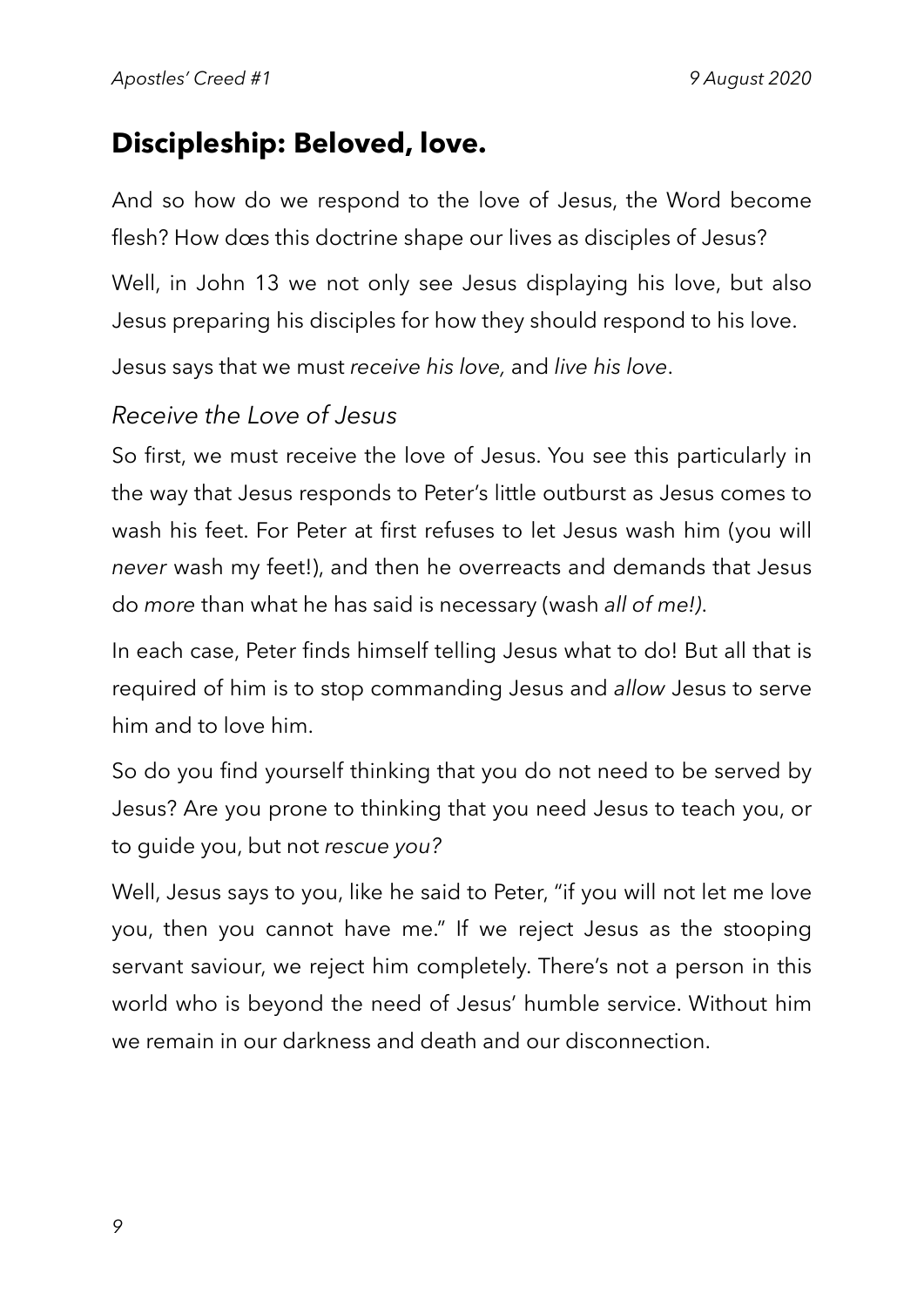But it is also possible that there are some of us who are prone to think that we need *more* than what Jesus offers to us. It is not that you think yourself above his service, but below it. Do you think that your sin is too deep, your past too dark, that Jesus could not possibly stoop so low to serve you?

Well, Jesus promises to Peter, and to you, that all you need is for him to stoop and wash you clean. We need nothing more than what Jesus has promised us. And the promise is wonderfully broad. John says, *to all who received him, to those who believed in his name, he gave the right to become children of God.* 

And so the life of the disciple is a constant giving in to the love of Jesus! He has opened up the heavens, come down into the world and he wants to serve you and to save you. And so let us be washed, simply because Jesus *wants* to wash us and not because we think or feel we need or deserve to be washed.

This is the beginning of discipleship. This is what John's gospel hammers home again and again. What is the right response to Jesus? Believe! Not strongly believe, not firmly believe, not believe and then show that you really really mean it — simply *believe:* Receive the stooping servant love of Jesus.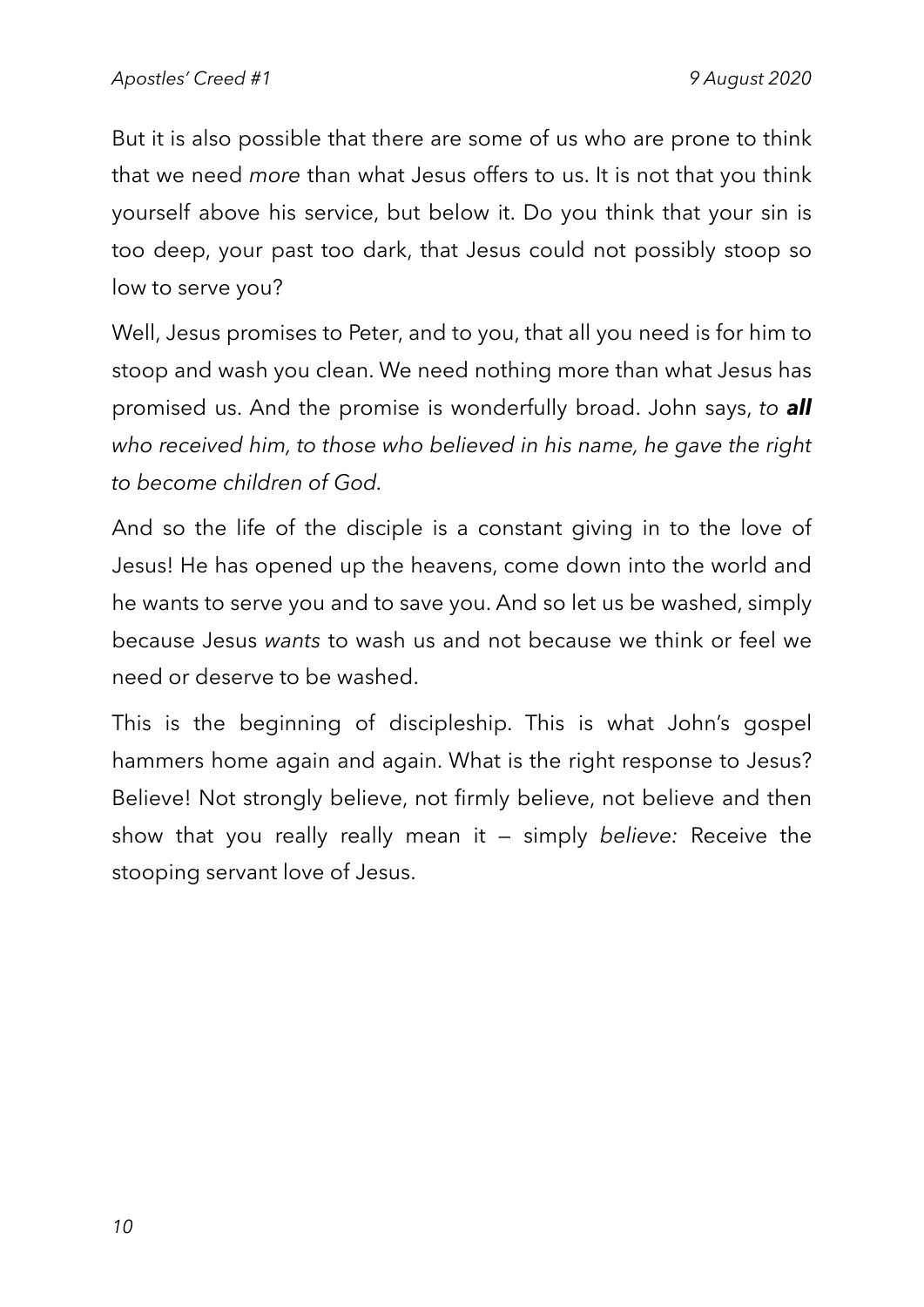#### *Live the Love of Jesus*

And then, having received this love, Jesus tells his disciples to do as he has done.

Jesus tells us that his stooping servant love is the way that we can become his disciples, and it is the *example* of how we are to live as his disciples. *Now that I, your Lord and Teacher, have washed your feet, you also should wash one another's feet.*

This week, I saw a discussion on Facebook about when it is appropriate to start playing Christmas carols. Now I'm not going to name any names, but it turns out people can feel pretty strongly about that! But whatever you think about Christmas carols, the shape of the Christmas story, of the God who comes *down* to serve us, is something that should shape all our lives, all year round.

Listen to the way the late J.I. Packer draws this out. I was reminded of this passage last week and it's worth quoting at length. Packer says:

*We talk glibly of the 'Christmas spirit', rarely meaning more by this than sentimental jollity on a family basis. But what we have said makes it clear that the phrase should in fact carry a tremendous weight of meaning. It ought to mean the reproducing in human lives of the temper of him who for our sakes became poor at the first Christmas. And the Christmas spirit itself ought to be the mark of every Christian all the year round.*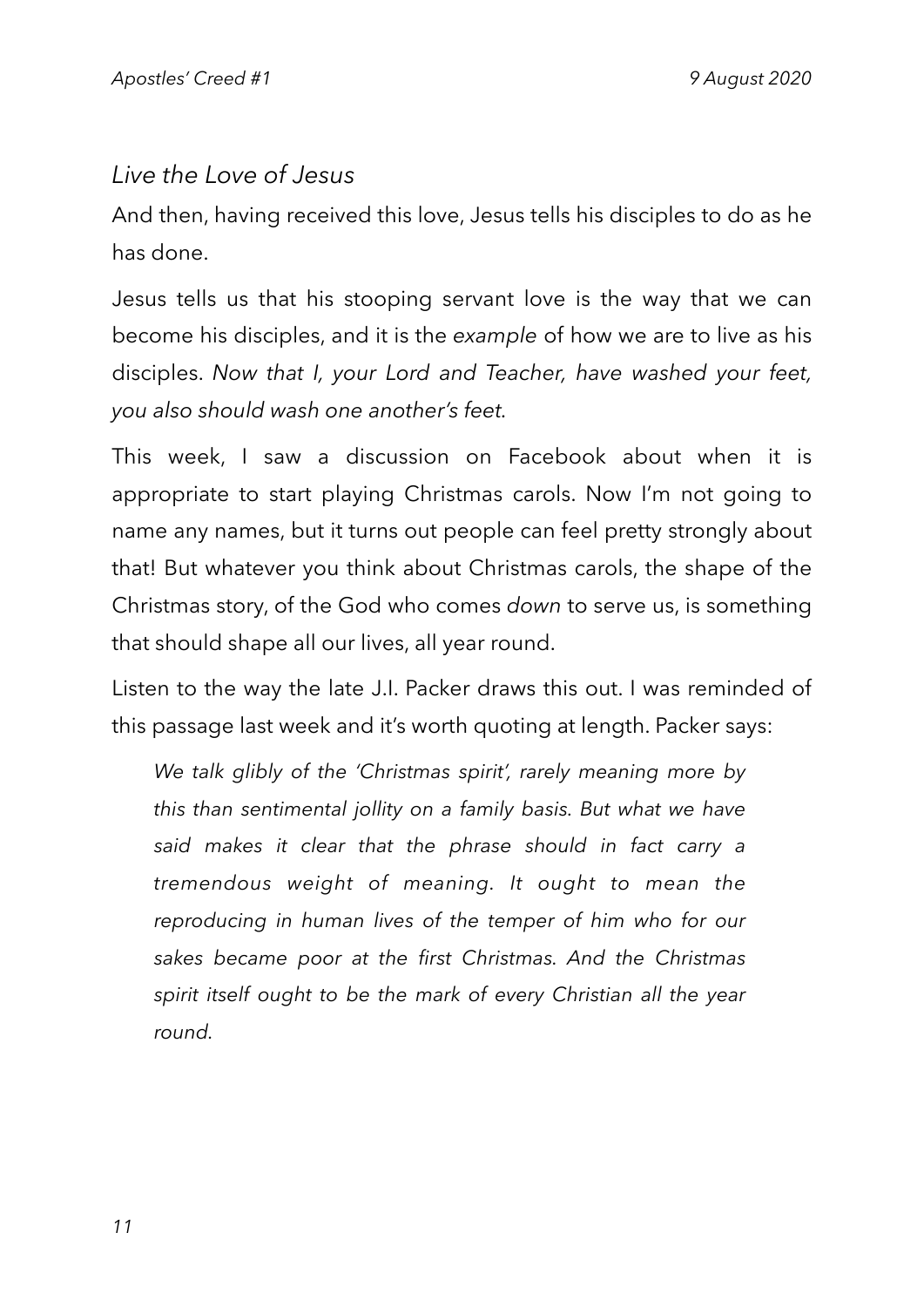*It is our shame and disgrace today that so many Christians – I will be more specific: so many of the soundest and most orthodox Christians – go through this world in the spirit of the priest and the Levite in our Lord's parable, seeing human needs all around them, but (after a pious wish, and perhaps a prayer, that God might meet those needs) averting their eyes, and passing by on the other side. That is not the Christmas spirit.* 

*Nor is it the spirit of those Christians – alas, they are many – whose ambition in life seems limited to building a nice middleclass Christian home, and making nice middle-class Christian friends, and bringing up their children in nice middle-class Christian ways, and who leave the sub-middle-class sections of the community, Christian and non-Christian to get on by themselves.* 

*The Christmas spirit dœs not shine out in the Christian snob. For the Christmas spirit is the spirit of those who, like their Master, live their whole lives on the principle of making themselves poor – spending, and being spent – to enrich their fellow humans, giving time, trouble, care and concern, to do good to others – and not just their own friends – in whatever way there seems need.* 

The world tells us that true blessing is found in securing our own position. But Jesus tells us that true blessing is found in leaving our position behind and stooping down as a servant. The world demands that we acknowledge our privilege. Jesus invites us to go further, to follow him down in using every good gift that God has given us to love the lowest and the least and the lost.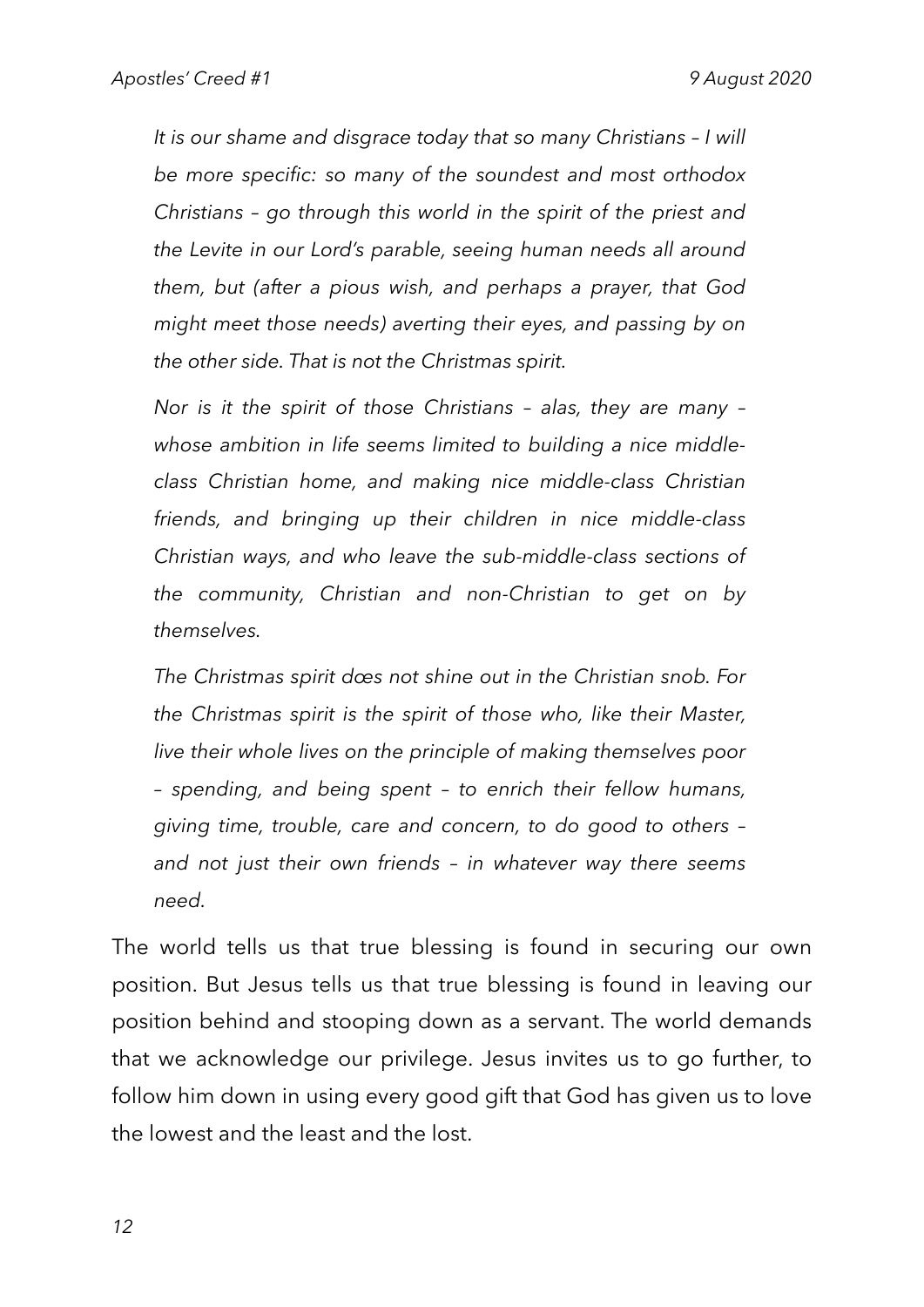Last week Rusdyan reminded us of the dignity that every human being shares as a person created in the image of God. And yet, throughout the history of the church, care for the those on the margins, love for the unlovely, and help for the hard-pressed has been most deeply motivated not by creation, but by Christmas.

By taking on our frail human flesh — becoming an embryo in a young woman's womb, living in poverty, dying as a criminal — Jesus showed that there was no human existence so poor or wretched or inconvenient to be outside of God's concern. And so we love, just as the Lord Jesus has loved us.

We have the same mindset as our Lord Jesus Christ,

*Who, being in very nature God, did not consider equality with God something to be used to his own advantage; rather, he made himself nothing by taking the very nature of a servant, being made in human likeness. (Philippians 2:6-7)*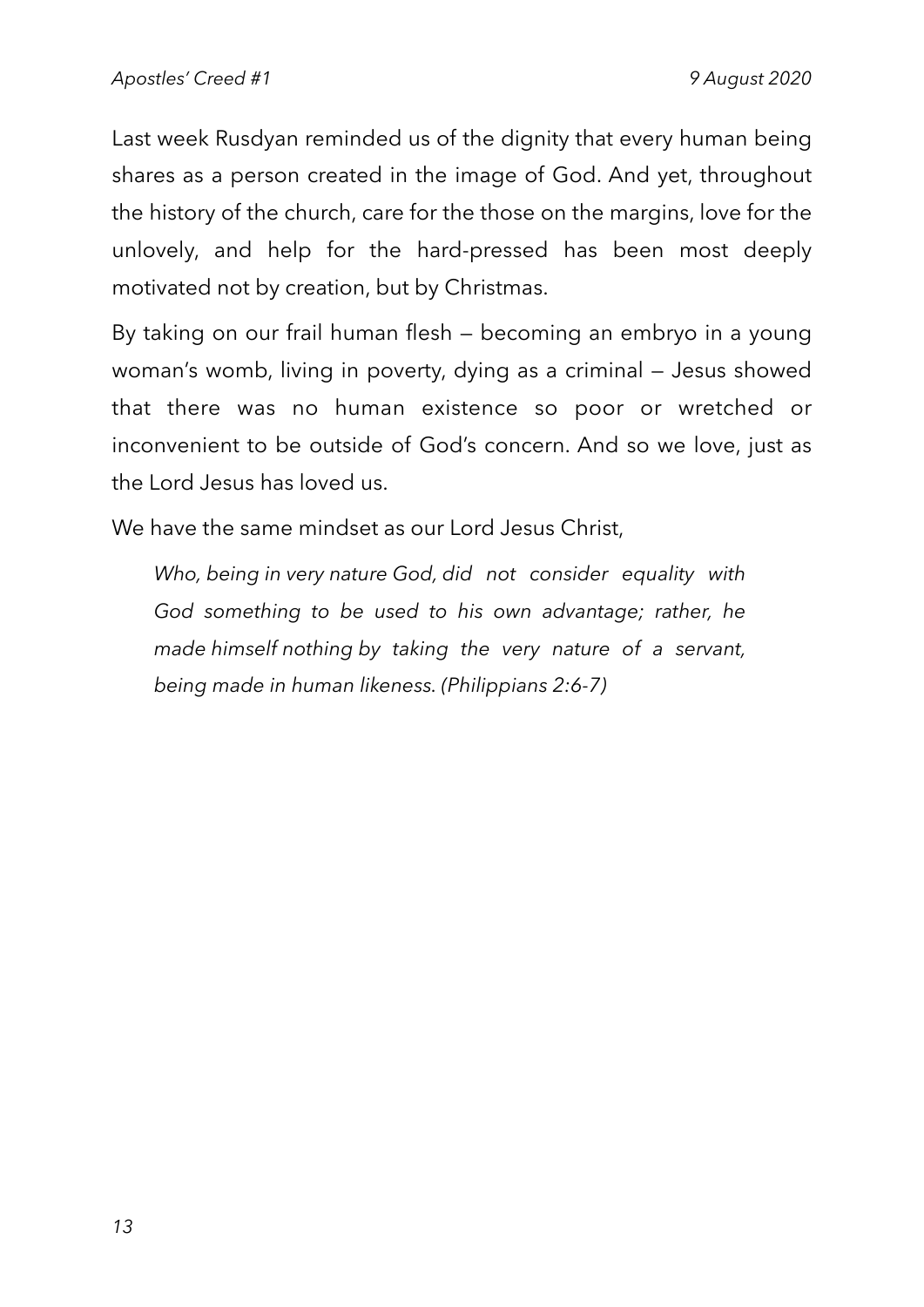## **Doxology: My Soul Glorifies, My Spirit Rejoices**

It would be fair to say that 2020 has been a year where darkness and death have felt very real. Sickness and suffering have been front and centre. And yet, the light **has dawned** in the coming of Christ into the world. There has been a sudden joyous turn in human history. Jesus is *still* the light of the world. He is *still* the resurrection and the life. And what our world *still* needs above all things is not a vaccine, or lifted restrictions, or better politicians. What our world really needs is the serving and saving Love of our Lord Jesus, the Word become flesh.

And so in the darkness, our lives now ought to be little pockets of light, revealing something of who God is, and what he has done for us.

In the face of death, our lives ought to testify to a life that is stronger than death — life eternal and unconquerable.

So we stoop, and we serve, and we love. And perhaps the most counter-cultural thing that we can do in a world full of despair and complaint as is to live with *hope* and *joy*.

Listen once more to what Tolkien says about the Eucatastrophe:

*it is a sudden and miraculous grace (he says): never to be counted on to recur. It dœs not deny the existence of dyscatastrophe, of sorrow and failure: the possibility of these is necessary to the joy of deliverance; it denies (in the face of much evidence, if you will) universal final defeat and in so far is GOOD NEWS, giving a fleeting glimpse of Joy, Joy beyond the walls of the world, poignant as grief.*